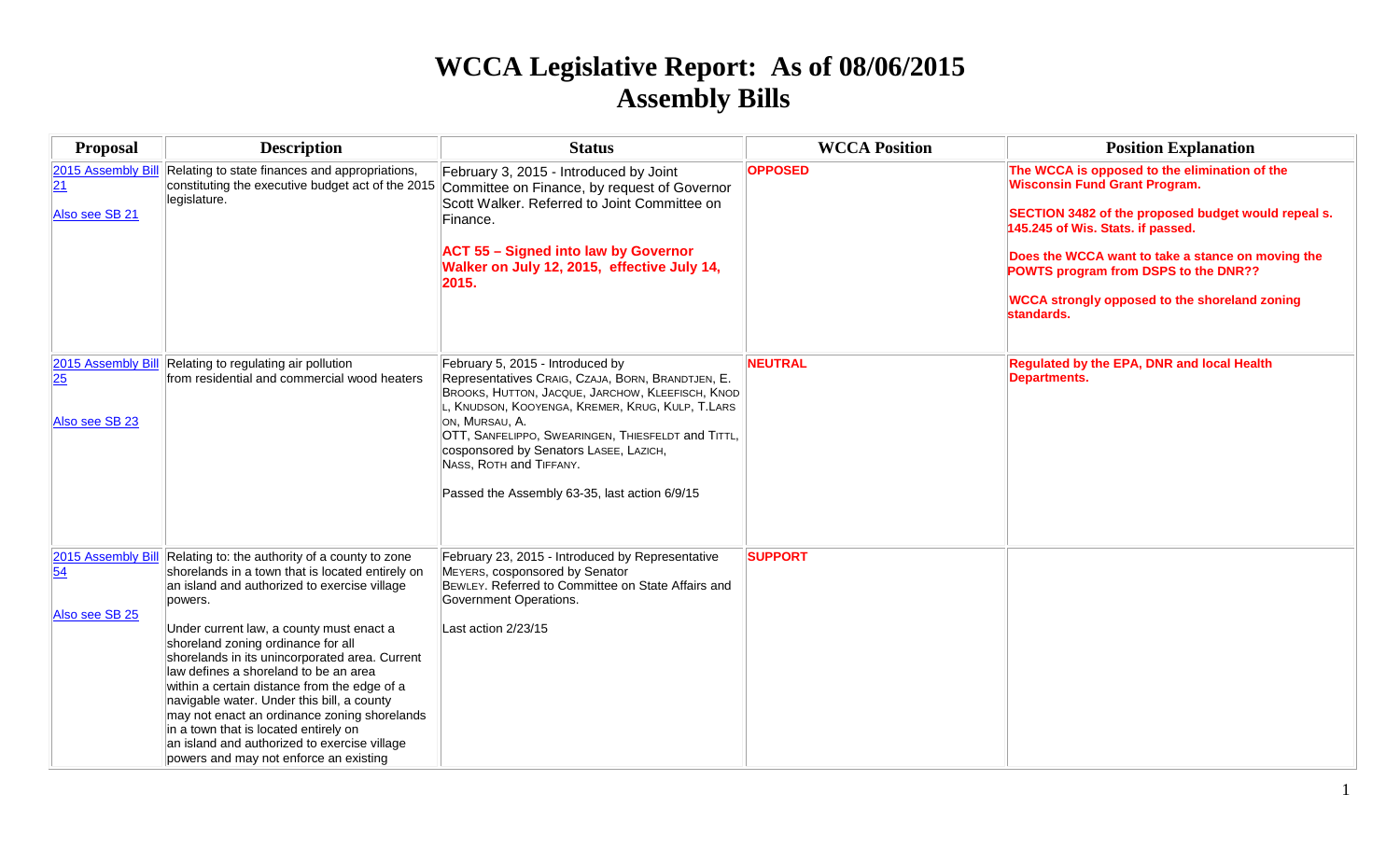|                                              | ordinance zoning shorelands in such a town.                                                                                                                                                                                                                                                                                                                                                                                                                                                                                                                                                                                                                                                                    |                                                                                                                                                                                                                                                                                                                                                                                                                                                                                         |                                                                                                                                                                                                                                                                                                                                                                                                                                                                                                                                                                                                                                                              |
|----------------------------------------------|----------------------------------------------------------------------------------------------------------------------------------------------------------------------------------------------------------------------------------------------------------------------------------------------------------------------------------------------------------------------------------------------------------------------------------------------------------------------------------------------------------------------------------------------------------------------------------------------------------------------------------------------------------------------------------------------------------------|-----------------------------------------------------------------------------------------------------------------------------------------------------------------------------------------------------------------------------------------------------------------------------------------------------------------------------------------------------------------------------------------------------------------------------------------------------------------------------------------|--------------------------------------------------------------------------------------------------------------------------------------------------------------------------------------------------------------------------------------------------------------------------------------------------------------------------------------------------------------------------------------------------------------------------------------------------------------------------------------------------------------------------------------------------------------------------------------------------------------------------------------------------------------|
| 2015 Assembly Bill<br>105<br>Also see SB 72  | Relating to: groundwater management, approval<br>of high capacity wells, and granting rule-making<br>authority.<br>This bill requires DNR to develop and adopt a<br>groundwater management plan for the<br>groundwater management area. The<br>groundwater management plan must be<br>designed to protect surface water and<br>groundwater and to ensure that by the target<br>date the area no longer qualifies as a<br>groundwater management area. The<br>groundwater management plan must contain<br>measurable goals, requirements for reporting to<br>DNR, water conservation measures, and any<br>other provision that DNR determines is<br>necessary to meet the sustainable hydrologic<br>conditions. | March 20, 2015 - Introduced by Representatives<br>Mason, Hebl, Kolste, Hesselbein, Berceau,<br>Considine, Brostoff, Sargent, Sinicki, Meyers, Pope,<br>Genrich, Milroy, Subeck, C. Taylor, Ohnstad,<br>Spreitzer, Wachs, Goyke, Stuck, Kahl and Bowen,<br>cosponsored by Senators Miller, Carpenter, Risser,<br>Vinehout, Erpenbach, C. Larson and Harris Dodd.<br>Referred to Committee on Environment and Forestry.<br>March 31, 2015 Fiscal estimate received<br>Last action 3/31/15 | To be regulated by the DNR.                                                                                                                                                                                                                                                                                                                                                                                                                                                                                                                                                                                                                                  |
| 2015 Assembly Bill<br> 111<br>Also see SB 87 | Relating to: inspection of certain renovations of<br>one-family and two-family dwellings and<br>requiring the exercise of rule-making authority.<br>Under this bill, those rules must require<br>an inspection of any addition to, or any<br>remodeling, improvement, or other alteration,<br>except repair, of, such a one-family or two-family 9, 2015<br>dwelling the cost of which exceeds 20 percent of<br>the assessed value of the dwelling.                                                                                                                                                                                                                                                            | March 20, 2015 - Introduced by Representatives<br>Kulp, Allen, Jagler, Edming, Murtha, A. Ott and Tittl,<br>cosponsored by Senators Roth, Farrow, Nass and<br>LeMahieu. Referred to Committee on Housing and<br>Real Estate.<br>June 3, 2015 Placed on Committee on Rules for June<br>Last action 6/3/15                                                                                                                                                                                | This is a building inspection issue; however, as<br>proposed this statute would define a major renovation of<br>an existing structure.<br>s. 101.635 Inspections of major renovations. (1) In this<br>section, "major renovation of an existing structure"<br>means an addition to, or a remodeling, improvement, or<br>other alteration of, an existing one- or 2-family dwelling if<br>the total cost of the addition, remodeling, improvement,<br>or other alteration exceeds 20 percent of the assessed<br>value of that one- or 2-family dwelling for property tax<br>purposes. "Major renovation of an existing structure"<br>does not include repair. |
| 121<br>Also see SB 94                        | 2015 Assembly Bill Relating to: standards for the construction and<br>inspection of camping units; for installing,<br>repairing, and maintaining electrical wiring in<br>camping units; and for plumbing in camping<br>units; providing an exemption from emergency<br>rule procedures; and granting rule-making<br>authority.                                                                                                                                                                                                                                                                                                                                                                                 | March 27, 2015 - Introduced by Representatives<br>RIPP, BALLWEG, BERNIER, CZAJA,<br>EDMING, HUTTON, JACQUE, KITCHENS, KLEEFISCH,<br>KRUG, MURPHY, MURSAU and<br>THIESFELDT, cosponsored by Senators OLSEN,<br>COWLES, HARSDORF, MARKLEIN,<br>TIFFANY and BEWLEY. Referred to Committee on<br>Housing and Real Estate.<br>May 13, 2015 Laid on table                                                                                                                                     |                                                                                                                                                                                                                                                                                                                                                                                                                                                                                                                                                                                                                                                              |
| 2015 Assembly Bill<br>131<br>Also see SB 50  | Relating to: industrial zoning requirements in tax<br>incremental districts, planning commission<br>notice for tax incremental district amendments,<br>obsolete references relating to tax incremental<br>districts, allocation of tax increments, joint                                                                                                                                                                                                                                                                                                                                                                                                                                                       | March 27, 2015 - Introduced by JOINT LEGISLATIVE<br>COUNCIL. Referred to Committee<br>on Ways and Means.<br>April 13, 2015 Assembly amendment,                                                                                                                                                                                                                                                                                                                                          |                                                                                                                                                                                                                                                                                                                                                                                                                                                                                                                                                                                                                                                              |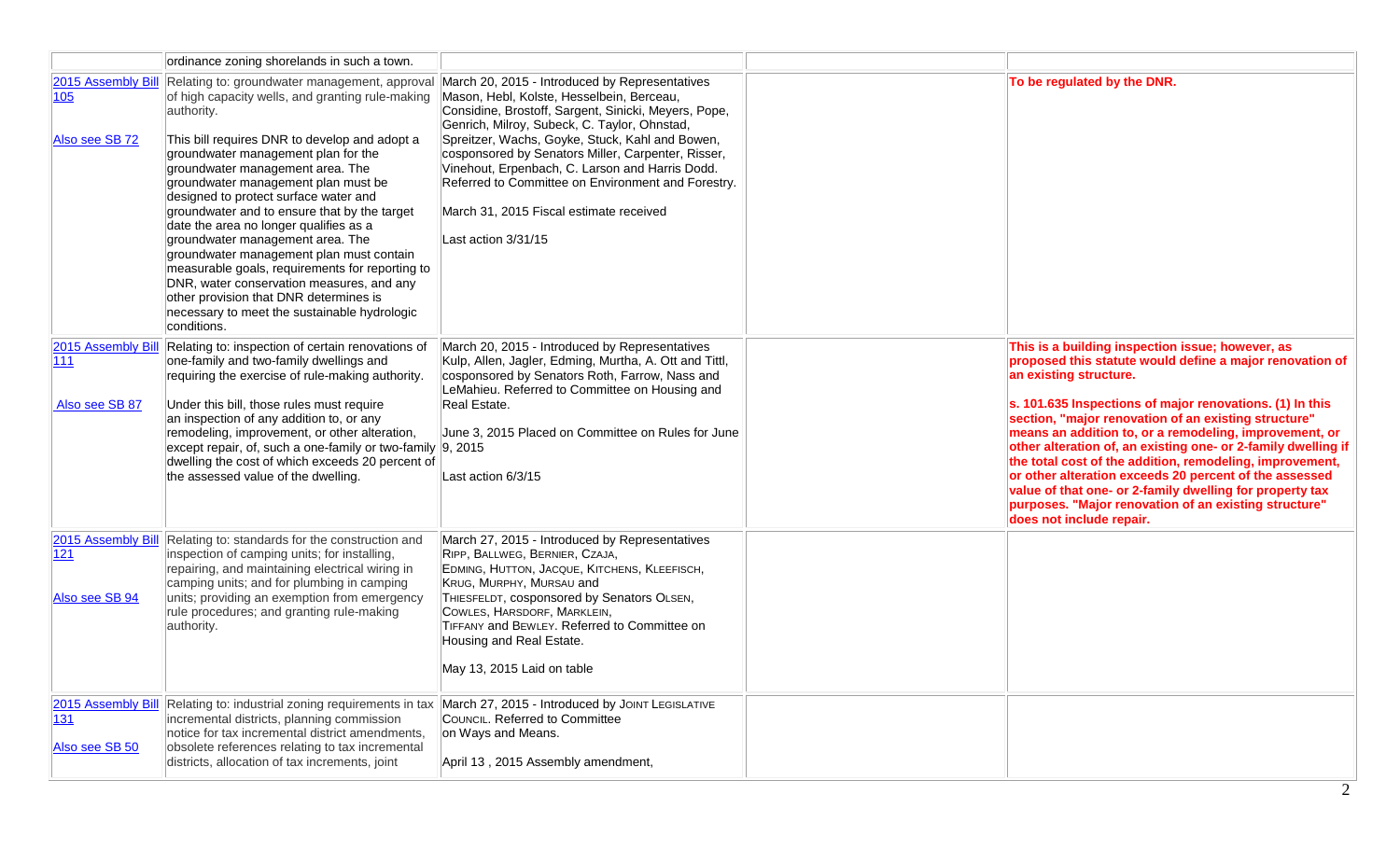|                        | review board review, and calculation of levy<br>limits following dissolution of a tax incremental<br>district.                           | Last action: 4/13/15                                                                                                                                                                                                                                                                                                                                                                                                                                   |  |
|------------------------|------------------------------------------------------------------------------------------------------------------------------------------|--------------------------------------------------------------------------------------------------------------------------------------------------------------------------------------------------------------------------------------------------------------------------------------------------------------------------------------------------------------------------------------------------------------------------------------------------------|--|
| 149<br>Also see SB 99  | 2015 Assembly Bill Relating to: county authority relating to<br>exploration for a type of industrial sand.                               | April 8, 2015 - Introduced by Representatives DANOU,<br>BERCEAU, BILLINGS, BOWEN,<br>BROSTOFF, CONSIDINE, GOYKE, HEBL, KOLSTE,<br>OHNSTAD, POPE, SINICKI,<br>SPREITZER, SUBECK, C. TAYLOR, WACHS and ZEPNICK,<br>cosponsored by Senators<br>VINEHOUT, BEWLEY, CARPENTER, ERPENBACH, LASSA,<br>MILLER, RISSER and WIRCH.<br>Referred to Committee on Mining and Rural<br>Development.<br>April 17, 2015 Fiscal estimate received<br>Last action 4/17/15 |  |
| 150<br>Also see SB 100 | 2015 Assembly Bill Relating to: listing frac sand mining as a<br>conditional or prohibited use in certain types of<br>zoning ordinances. | April 8, 2015 - Introduced by Representatives DANOU,<br>BERCEAU, BILLINGS, BOWEN,<br>BROSTOFF, CONSIDINE, GOYKE, HEBL, KOLSTE,<br>OHNSTAD, POPE, SINICKI,<br>SPREITZER, SUBECK, C. TAYLOR, WACHS and ZEPNICK,<br>cosponsored by Senators<br>VINEHOUT, BEWLEY, CARPENTER, ERPENBACH, LASSA,<br>MILLER, RISSER and WIRCH.<br>Referred to Committee on Mining and Rural<br>Development.<br>April 17, 2015 Fiscal estimate received<br>Last action 4/17/15 |  |
| 151<br>Also see SB 101 | 2015 Assembly Bill Relating to: notice requirements for zoning<br>actions related to frac sand mining.                                   | April 8, 2015 - Introduced by Representatives DANOU,<br>BERCEAU, BILLINGS, BOWEN,<br>BROSTOFF, CONSIDINE, GOYKE, HEBL, KOLSTE,<br>OHNSTAD, POPE, SINICKI,<br>SPREITZER, SUBECK, C. TAYLOR, WACHS and ZEPNICK,<br>cosponsored by Senators<br>VINEHOUT, CARPENTER, ERPENBACH, LASSA, MILLER,<br><b>RISSER and WIRCH.</b><br>Referred to Committee on Mining and Rural<br>Development.<br>April 17, 2015 Fiscal estimate received<br>Last action 4/17/15  |  |
|                        |                                                                                                                                          | 2015 Assembly Bill Relating to: disclosure of contracts for frac sand April 8, 2015 - Introduced by Representatives DANOU,                                                                                                                                                                                                                                                                                                                             |  |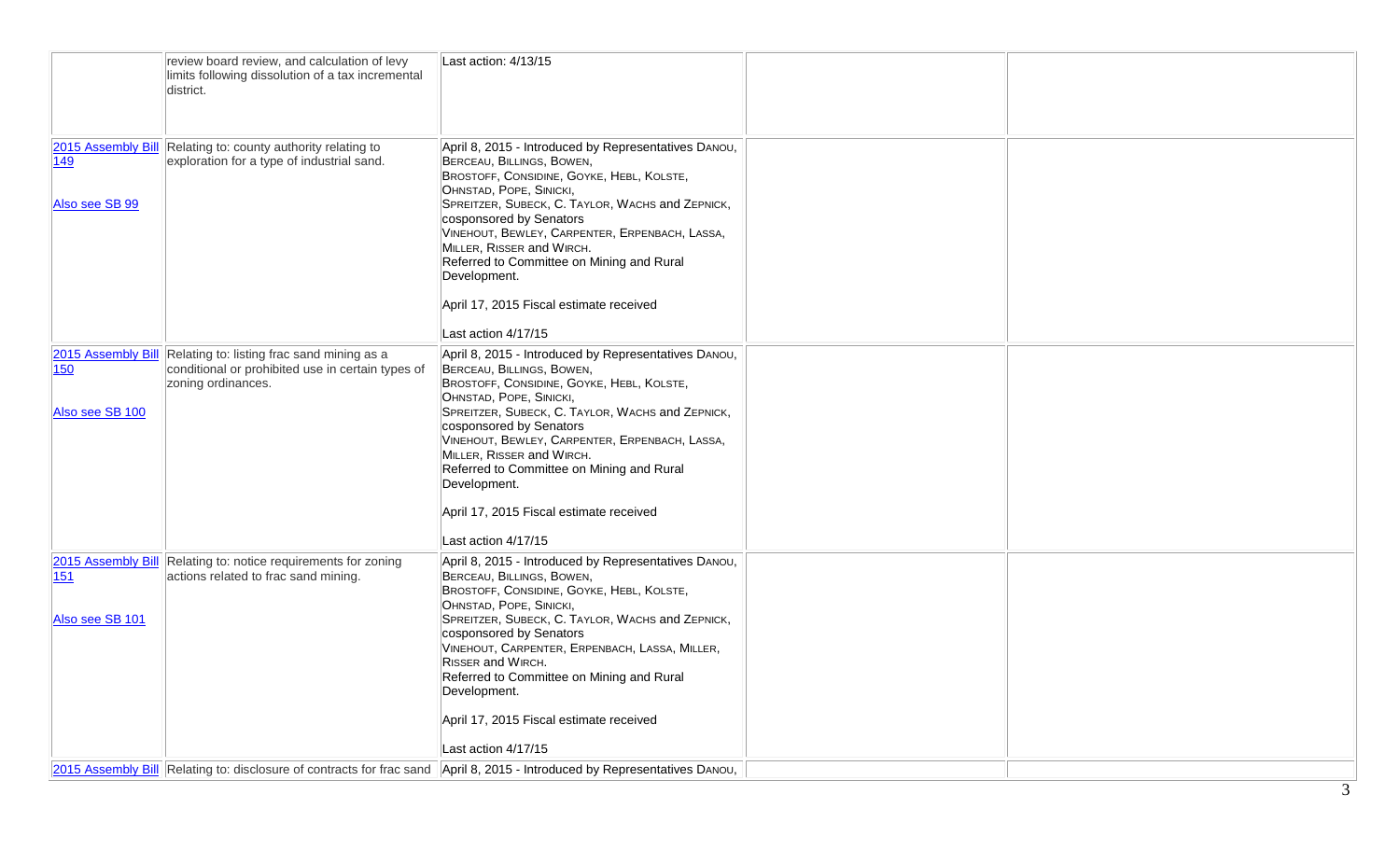| 152<br>Also see SB 102 | mining on neighboring properties.                                                                                                                                                                               | BERCEAU, BILLINGS, BOWEN,<br>BROSTOFF, CONSIDINE, GOYKE, HEBL, KOLSTE,<br>OHNSTAD, POPE, SINICKI,<br>SPREITZER, SUBECK, C. TAYLOR, WACHS and ZEPNICK,<br>cosponsored by Senators<br>VINEHOUT, CARPENTER, ERPENBACH, LASSA, MILLER,<br>RISSER and WIRCH.<br>Referred to Committee on Mining and Rural<br>Development.<br>April 8, 2015 Referred to Committee on Mining and<br><b>Rural Development</b><br>Last action: 4/8/15                                                                                                                 |  |
|------------------------|-----------------------------------------------------------------------------------------------------------------------------------------------------------------------------------------------------------------|----------------------------------------------------------------------------------------------------------------------------------------------------------------------------------------------------------------------------------------------------------------------------------------------------------------------------------------------------------------------------------------------------------------------------------------------------------------------------------------------------------------------------------------------|--|
| 154<br>Also see SB 104 | 2015 Assembly Bill Relating to: the authority of a town and of a<br>county to zone shorelands in a town that is<br>located entirely on an island in Lake Superior<br>and authorized to exercise village powers. | April 8, 2015 - Introduced by Representative MEYERS,<br>cosponsored by Senator<br>BEWLEY. Referred to Committee on State Affairs and<br>Government Operations.<br>Last action: 4/8/15                                                                                                                                                                                                                                                                                                                                                        |  |
| 165<br>Also see SB 113 | 2015 Assembly Bill Relating to: town zoning ordinances affecting<br>shorelands.                                                                                                                                 | April 15, 2015 - Introduced by Representatives<br>JACQUE, SPREITZER, BORN, JARCHOW,<br>KAHL, E. BROOKS, TITTL, LOUDENBECK, RIPP, KOLSTE,<br>BILLINGS, MURPHY, KULP,<br>ROHRKASTE, DOYLE, ALLEN, BERNIER, DANOU,<br>THIESFELDT, NOVAK, KRUG,<br>MURTHA and MACCO, cosponsored by Senators<br>GUDEX, RINGHAND, OLSEN,<br>LASSA, COWLES, VINEHOUT, LASEE, ROTH and WIRCH.<br>Referred to Committee on<br>State Affairs and Government Operations.<br>June 9, 2015 Received from Senate concurred in.<br>2015 Wisconsin Act 41, Published 7/2/15 |  |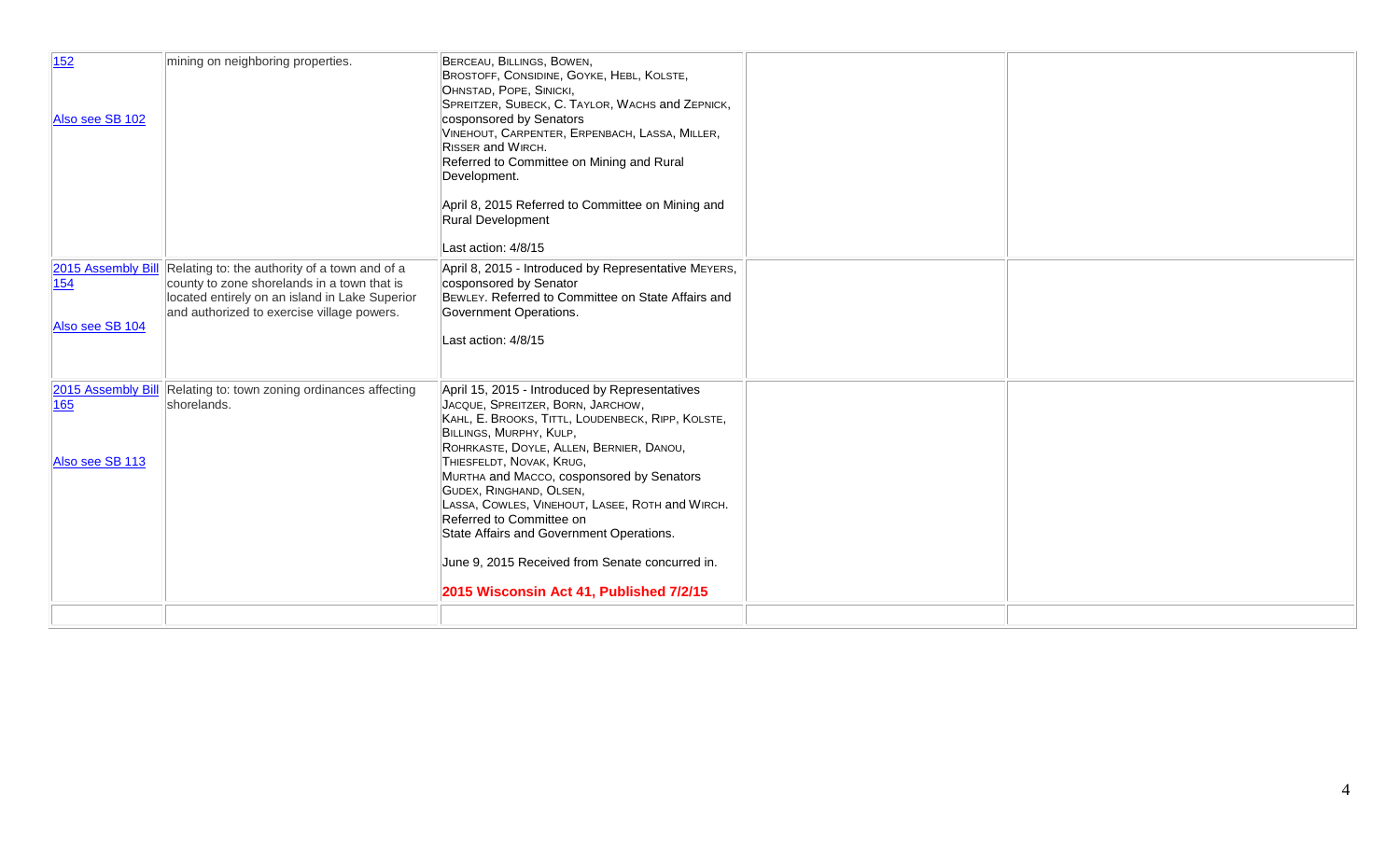### **Senate Bills**

| <b>Proposal</b>                              | <b>Description</b>                                                                                                                                                                                                                                                                                                                                                                                                                                                                           | <b>Current Status</b>                                                                                                                                                                                                                                                                                                                                                                                                                         | <b>WCCA Position</b> | <b>Position Explanation</b>                                                                                                                                                                                                                                                                                                                             |
|----------------------------------------------|----------------------------------------------------------------------------------------------------------------------------------------------------------------------------------------------------------------------------------------------------------------------------------------------------------------------------------------------------------------------------------------------------------------------------------------------------------------------------------------------|-----------------------------------------------------------------------------------------------------------------------------------------------------------------------------------------------------------------------------------------------------------------------------------------------------------------------------------------------------------------------------------------------------------------------------------------------|----------------------|---------------------------------------------------------------------------------------------------------------------------------------------------------------------------------------------------------------------------------------------------------------------------------------------------------------------------------------------------------|
| 2015 SENATE BILL 21<br>Also see AB 21        | Relating to state finances and<br>appropriations, constituting the executive<br>budget act of the 2015 legislature.                                                                                                                                                                                                                                                                                                                                                                          | February 3, 2015 - Introduced by Joint Committee on Finance, by request of<br>Governor Scott Walker. Referred to Joint Committee on Finance.<br>ACT 55 - Signed into law by Governor Walker on July 12, 2015,<br>effective July 14, 2015.                                                                                                                                                                                                     | <b>OPPOSED</b>       | The WCCA is opposed to the elimination of the<br><b>Wisconsin Fund Grant Program.</b><br>SECTION 3482 of the proposed budget would<br>repeal s. 145.245 of Wis. Stats. if passed.<br>Does the WCCA want to take a stance on<br>moving the POWTS program from DSPS to the<br>DNR??<br><b>WCCA strongly opposed to the shoreland</b><br>zoning standards. |
| <b>2015 SENATE BILL 23</b><br>Also see AB 25 | Relating to regulating air pollution<br>from residential and commercial wood<br>heaters.                                                                                                                                                                                                                                                                                                                                                                                                     | February 5, 2015 - Introduced by<br>Senators LASEE, LAZICH, NASS, ROTH and TIFFANY, cosponsored by<br>Representatives CRAIG, CZAJA, BORN, BRANDTJEN, E. BROOKS,<br>HUTTON, JACQUE, JARCHOW, KLEEFISCH, KNODL, KNUDSON, KOOYENGA, KREMER,<br>KRUG, KULP, T. LARSON, MURSAU, A. OTT, SANFELIPPO, SWEARINGEN, THIESFELDT<br>and TITTL. Referred to Committee on Natural Resources and Energy.<br>April 7, 2015 Public hearing held (last action) |                      | Regulated by the EPA, DNR and local Health<br><b>Departments.</b>                                                                                                                                                                                                                                                                                       |
| 2015 SENATE BILL 25<br>Also see AB 54        | Relating to the authority of a<br>county to zone shorelands in a town that is<br>located entirely on an island and authorized<br>to exercise village powers.                                                                                                                                                                                                                                                                                                                                 | February 6, 2015 - Introduced by Senator BEWLEY, cosponsored by<br>Representative<br>MEYERS on February 6, 2015. Referred to Committee on Natural Resources and<br>Energy.                                                                                                                                                                                                                                                                    |                      |                                                                                                                                                                                                                                                                                                                                                         |
|                                              | Under current law, a county must enact a<br>shoreland zoning ordinance for all<br>shorelands in its unincorporated area.<br>Current law defines a shoreland to be an<br>area within a certain distance from the edge<br>of a navigable water. Under this bill, a<br>county may not enact an ordinance zoning<br>shorelands in a town that is located entirely<br>on an island and authorized to exercise<br>village powers and may not enforce an<br>existing ordinance zoning shorelands in | Last action: 2/6/15                                                                                                                                                                                                                                                                                                                                                                                                                           |                      |                                                                                                                                                                                                                                                                                                                                                         |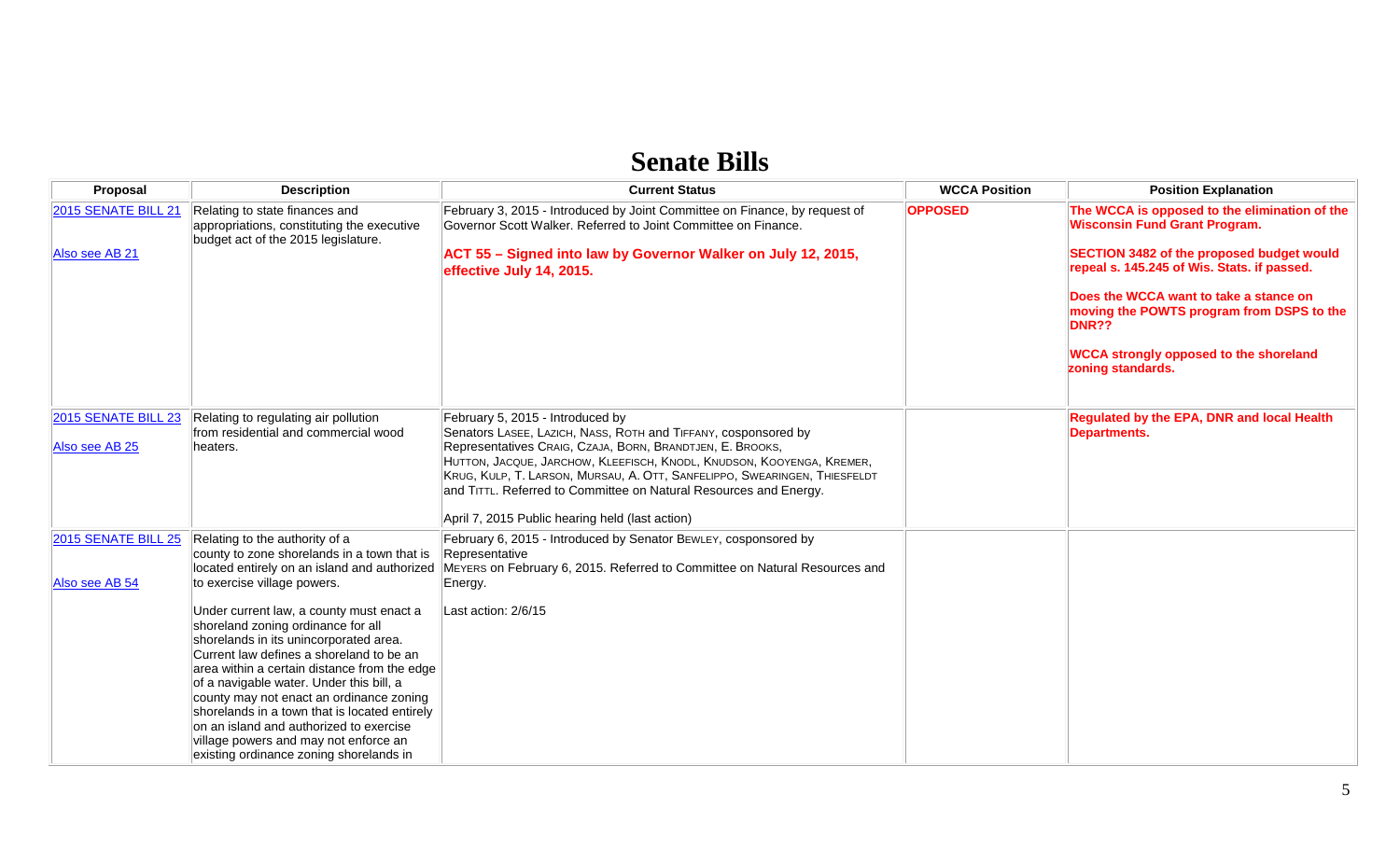|                                               | such a town.                                                                                                                                                                                                                                                                                                                                                                                                                                                                                                                                                                                                                                                                                                                                   |                                                                                                                                                                                                                                                                                                                                                                                                                                                               |  |
|-----------------------------------------------|------------------------------------------------------------------------------------------------------------------------------------------------------------------------------------------------------------------------------------------------------------------------------------------------------------------------------------------------------------------------------------------------------------------------------------------------------------------------------------------------------------------------------------------------------------------------------------------------------------------------------------------------------------------------------------------------------------------------------------------------|---------------------------------------------------------------------------------------------------------------------------------------------------------------------------------------------------------------------------------------------------------------------------------------------------------------------------------------------------------------------------------------------------------------------------------------------------------------|--|
| <b>2015 SENATE BILL 50</b><br>Also see AB 131 | Relating to: industrial zoning requirements<br>in tax incremental districts, planning<br>commission notice for tax incremental<br>district amendments, obsolete references<br>relating to tax incremental districts,<br>allocation of tax increments, joint review<br>board review, and calculation of levy limits<br>following dissolution of a tax incremental<br>district.                                                                                                                                                                                                                                                                                                                                                                  | February 27, 2015 - Introduced by Joint Legislative Council. Referred to<br>Committee on Economic Development and Commerce.<br>May 6, 2015 Senate 33-0<br>Last Action: 5/6/15                                                                                                                                                                                                                                                                                 |  |
| 2015 SENATE BILL 72<br>Also see AB 105        | Relating to groundwater management,<br>approval of high capacity wells, and<br>granting rule-making authority.<br>This bill requires DNR to develop and adopt<br>a groundwater management plan for the<br>groundwater management area. The<br>groundwater management plan must be<br>designed to protect surface water and<br>groundwater and to ensure that by the<br>target date the area no longer qualifies as a $\parallel$ Last action: 3/27/15<br>groundwater management area. The<br>groundwater management plan must<br>contain measurable goals, requirements for<br>reporting to DNR, water conservation<br>measures, and any other provision that<br>DNR determines is necessary to meet the<br>sustainable hydrologic conditions. | March 10, 2015 - Introduced by Senators Miller, Carpenter, Risser, Vinehout,<br>Erpenbach, C. Larson and Harris Dodd, cosponsored by Representatives<br>Mason, Hebl, Kolste, Hesselbein, Berceau, Considine, Brostoff, Sargent,<br>Sinicki, Meyers, Pope, Genrich, Milroy, Subeck, C. Taylor, Ohnstad,<br>Spreitzer, Wachs, Goyke, Stuck, Kahl and Bowen. Referred to Committee on<br>Natural Resources and Energy<br>March 27, 2015 Fiscal estimate received |  |
| 2015 SENATE BILL 87<br>Also see AB 111        | Relating to: inspection of certain<br>renovations of one-family and two-family<br>dwellings and requiring the exercise of rule-<br>making authority.                                                                                                                                                                                                                                                                                                                                                                                                                                                                                                                                                                                           | March 27, 2015 - Introduced by Senators ROTH, FARROW, NASS and LEMAHIEU,<br>cosponsored by Representatives KULP, ALLEN, JAGLER, EDMING, MURTHA, A.<br>OTT and TITTL. Referred to Committee on Insurance, Housing, and Trade.<br>May 13, 2015 Public hearing held<br>7/2/15 Available for Scheduling                                                                                                                                                           |  |
| 2015 SENATE BILL 94<br>Also see AB 121        | Relating to: standards for the construction<br>and inspection of camping units; for<br>installing, repairing, and maintaining<br>electrical wiring in camping units; and for<br>plumbing in camping units; providing an<br>exemption from emergency rule<br>procedures; and granting rule-making<br>authority                                                                                                                                                                                                                                                                                                                                                                                                                                  | March 27, 2015 - Introduced by Senators OLSEN, COWLES, HARSDORF, MARKLEIN,<br>TIFFANY and BEWLEY, cosponsored by Representatives RIPP, BALLWEG, BERNIER,<br>CZAJA, EDMING, HUTTON, JACQUE, KITCHENS, KLEEFISCH, KRUG, MURPHY,<br>MURSAU and THIESFELDT. Referred to Committee on Labor and Government<br>Reform.<br>May 1, 2015 Committee on Labor and Government Reform 5-0<br>ACT 49, signed into law on 7/2/15                                             |  |
|                                               | 2015 SENATE BILL 98 Relating to: disclosure of contracts for frac<br>sand mining on neighboring properties.                                                                                                                                                                                                                                                                                                                                                                                                                                                                                                                                                                                                                                    | March 27, 2015 - Introduced by Senators VINEHOUT, CARPENTER, ERPENBACH,<br>Lassa,                                                                                                                                                                                                                                                                                                                                                                             |  |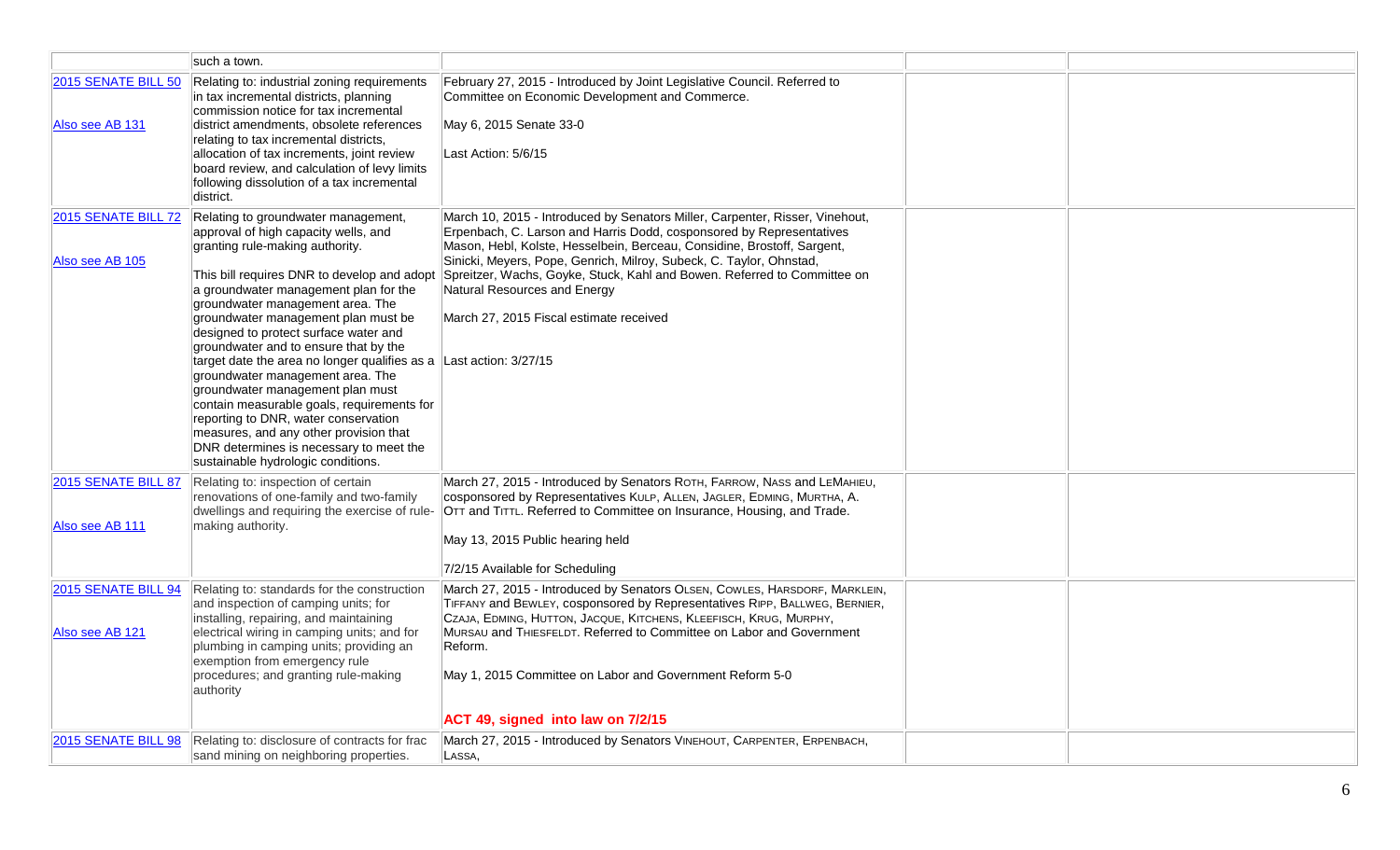| Also see AB 152                             |                                                                                                                       | MILLER, RISSER and WIRCH, cosponsored by Representatives DANOU, BERCEAU,<br>BILLINGS, BOWEN, BROSTOFF, CONSIDINE, GOYKE, HEBL, KOLSTE, OHNSTAD, POPE,<br>SINICKI, SPREITZER, SUBECK, C. TAYLOR, WACHS and ZEPNICK. Referred to<br>Committee on Sporting Heritage, Mining, and Forestry.<br>April 15, 2015 Fiscal estimate received<br>Last Action 3/27/15                                                               |  |
|---------------------------------------------|-----------------------------------------------------------------------------------------------------------------------|-------------------------------------------------------------------------------------------------------------------------------------------------------------------------------------------------------------------------------------------------------------------------------------------------------------------------------------------------------------------------------------------------------------------------|--|
|                                             |                                                                                                                       |                                                                                                                                                                                                                                                                                                                                                                                                                         |  |
| 2015 SENATE BILL 99<br>Also see AB 149      | Relating to: county authority relating to<br>exploration for a type of industrial sand.                               | March 27, 2015 - Introduced by Senators VINEHOUT, BEWLEY, CARPENTER,<br>ERPENBACH, LASSA, MILLER, RISSER and WIRCH, cosponsored by<br>Representatives DANOU, BERCEAU, BILLINGS, BOWEN, BROSTOFF, CONSIDINE,<br>GOYKE, HEBL, KOLSTE, OHNSTAD, POPE, SINICKI, SPREITZER, SUBECK, C. TAYLOR,<br>WACHS and ZEPNICK. Referred to Committee on Sporting Heritage, Mining,<br>and Forestry.                                    |  |
|                                             |                                                                                                                       | April 15, 2015 Fiscal estimate received                                                                                                                                                                                                                                                                                                                                                                                 |  |
|                                             |                                                                                                                       | Last Action 4/15/15                                                                                                                                                                                                                                                                                                                                                                                                     |  |
| 2015 SENATE BILL<br>100<br>Also see AB 150  | Relating to: listing frac sand mining as a<br>conditional or prohibited use in certain types<br>of zoning ordinances. | March 27, 2015 - Introduced by Senators VINEHOUT, BEWLEY, CARPENTER,<br>ERPENBACH, LASSA, MILLER, RISSER and WIRCH, cosponsored by<br>Representatives DANOU, BERCEAU, BILLINGS, BOWEN, BROSTOFF, CONSIDINE,<br>GOYKE, HEBL, KOLSTE, OHNSTAD, POPE, SINICKI, SPREITZER, SUBECK, C. TAYLOR,<br>WACHS and ZEPNICK. Referred to Committee on Sporting Heritage, Mining,<br>and Forestry.                                    |  |
|                                             |                                                                                                                       | April 15, 2015 Fiscal estimate received                                                                                                                                                                                                                                                                                                                                                                                 |  |
|                                             |                                                                                                                       | Last Action 4/15/15                                                                                                                                                                                                                                                                                                                                                                                                     |  |
| 2015 SENATE BILL<br> 101<br>Also see AB 151 | Relating to: notice requirements for zoning<br>actions related to frac sand mining.                                   | March 27, 2015 - Introduced by Senators VINEHOUT, CARPENTER, ERPENBACH,<br>LASSA,<br>MILLER, RISSER and WIRCH, cosponsored by Representatives DANOU, BERCEAU,<br>BILLINGS, BOWEN, BROSTOFF, CONSIDINE, GOYKE, HEBL, KOLSTE, OHNSTAD, POPE,<br>SINICKI, SPREITZER, SUBECK, C. TAYLOR, WACHS and ZEPNICK. Referred to<br>Committee on Sporting Heritage, Mining, and Forestry.<br>April 15, 2015 Fiscal estimate received |  |
|                                             |                                                                                                                       | Last Action 4/15/15                                                                                                                                                                                                                                                                                                                                                                                                     |  |
| <b>2015 SENATE BILL</b><br> 104             | located entirely on an island in Lake                                                                                 | Relating to: the authority of a town and of a March 27, 2015 - Introduced by Senator BEWLEY, cosponsored by Representative<br>county to zone shorelands in a town that is   MEYERS. Referred to Committee on Elections and Local Government.                                                                                                                                                                            |  |
| Also see AB 154                             | Superior and authorized to exercise village<br>powers.                                                                | June 5, 2015 Committee on Elections and Local Government 5-0<br>Last Action 6/5/15                                                                                                                                                                                                                                                                                                                                      |  |
| 2015 SENATE BILL                            | Relating to: town zoning ordinances                                                                                   | April 8, 2015 - Introduced by Senators GUDEX, RINGHAND, OLSEN, LASSA, COWLES,                                                                                                                                                                                                                                                                                                                                           |  |
| $ 113\rangle$                               | affecting shorelands.                                                                                                 | VINEHOUT, LASEE, ROTH and WIRCH, cosponsored by Representatives JACQUE,<br>SPREITZER, BORN, JARCHOW, KAHL, E. BROOKS, TITTL, LOUDENBECK, RIPP,                                                                                                                                                                                                                                                                          |  |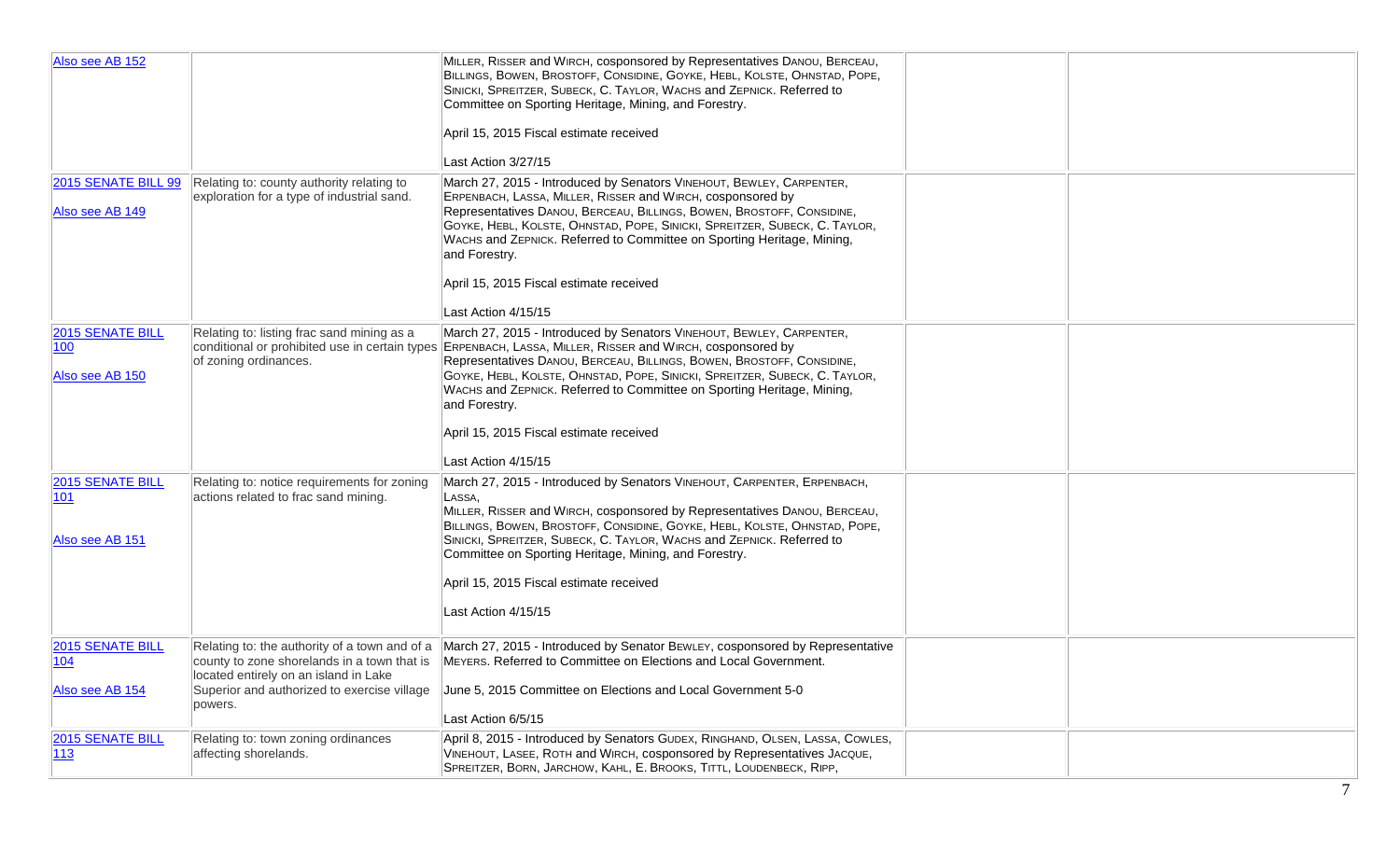| Also see AB 165 | KOLSTE, BILLINGS, MURPHY, KULP, ROHRKASTE, DOYLE, ALLEN, BERNIER, DANOU,<br>THIESFELDT, NOVAK, KRUG, MURTHA and MACCO. Referred to Committee on<br>Elections and Local Government.<br>June 5, 2015 Committee on Elections and Local Government, 5-0<br>2015 Wisconsin Act 41, Published 7/2/15 |  |
|-----------------|------------------------------------------------------------------------------------------------------------------------------------------------------------------------------------------------------------------------------------------------------------------------------------------------|--|
|                 |                                                                                                                                                                                                                                                                                                |  |
|                 |                                                                                                                                                                                                                                                                                                |  |
|                 |                                                                                                                                                                                                                                                                                                |  |
|                 |                                                                                                                                                                                                                                                                                                |  |

## **Assembly/Senate Joint Resolutions**

| Proposal | <b>Description</b> | <b>Current Status</b> | <b>WCCA Position</b> | <b>Position Explanation</b> |
|----------|--------------------|-----------------------|----------------------|-----------------------------|
|          |                    |                       |                      |                             |
|          |                    |                       |                      |                             |

#### **Clearinghouse Rules**

| <b>Proposal</b> | <b>Description</b> | <b>Current Status</b> | <b>WCCA Position</b> | <b>Position Explanation</b> |
|-----------------|--------------------|-----------------------|----------------------|-----------------------------|
|                 |                    |                       |                      |                             |
|                 |                    |                       |                      |                             |
|                 |                    |                       |                      |                             |
|                 |                    |                       |                      |                             |
|                 |                    |                       |                      |                             |
|                 |                    |                       |                      |                             |

## **Recent Court Decisions**

| Appeal #                                                                        | <b>Issue</b>                                                                                                                                                                                                                                                                                                                                                                                                                                                                                                                                                                                                                                                                                          | Date / Court                                                                                                                                                                                                                                           |
|---------------------------------------------------------------------------------|-------------------------------------------------------------------------------------------------------------------------------------------------------------------------------------------------------------------------------------------------------------------------------------------------------------------------------------------------------------------------------------------------------------------------------------------------------------------------------------------------------------------------------------------------------------------------------------------------------------------------------------------------------------------------------------------------------|--------------------------------------------------------------------------------------------------------------------------------------------------------------------------------------------------------------------------------------------------------|
| Heef Realty and<br>Investments, LLP v.<br>City of Cedarburg<br>Board of Appeals | Requlation of Short-term rentals<br>1 Heef Realty and Investments, LLP v. City of Cedarburg Board of Appeals, the Wisconsin Court of Appeals addressed the question of whether short-<br>-term rental is a permitted use for property in a single---family residential district under the City of Cedarburg's zoning ordinance. The owners of two homes<br>initiated the lawsuit after the City's Board of Appeals decided that the City's zoning ordinance did not permit the short---term rental of homes in a single---family<br>district. The circuit court disagreed with the Board's interpretation of the City's zoning ordinance and reversed the decision of the Board. The Court of Appeals | The Court of Appeals noted that the<br>language of the City's ordinance is about<br>the use of property, not the duration of<br>  that use. The Court stated this case was   <br>about whether a zoning board can<br>arbitrarily impose time/occupancy |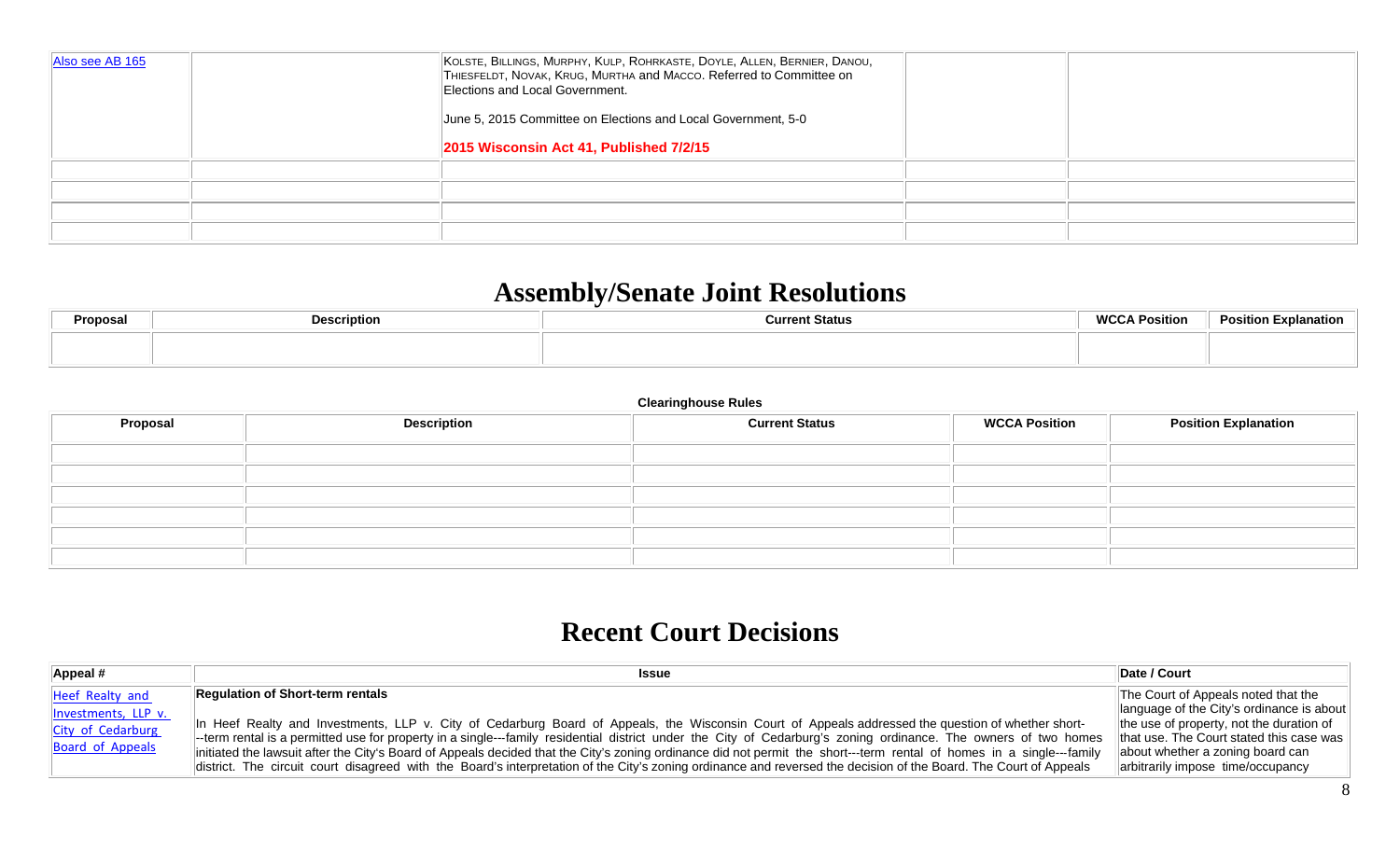|                                                                                                                                                                                                     | affirmed the order of the circuit court.<br>In their argument before the Court, the homeowners pointed out that the City's zoning ordinance allowed long---term rentals and that there was no definition<br>of the minimum time period allowed. The city's building inspector also testified that second homes and vacation homes are permitted uses within residential zones.<br>The City's zoning ordinance listed "single---family dwellings" as a permitted use in the single---family residential district. The ordinance defined "dwelling" as "[a]ny<br>building or portion thereof designed or used exclusively as a residence and having cooking facilities, but not including boarding or lodging houses, motels, hotels,<br>tents, cabins, or mobile homes."                                                                                                                                                                                                                                                                                                                                                                                                                                                                                                                                                                                                                                                                                                                                                                                                                                                                                                                                                                                                                                                                                                                                                                                                                                                                                                                                                                                                                                                                                                                       | restrictions in a residential zone<br>where there are none adopted by<br>the City. Here the Court found the<br>Board lacked that authority given that<br>the concept of "residential" did not<br>distinguish between short---term and<br>long---term occupancy. According to the<br>Court, "[i]f the City is going to draw a<br>line requiring a certain time period<br>of occupancy in order for property to<br>be considered a dwelling or residence,<br>then it needs to do so by enacting clear<br>and unambiguous law."<br>The case is recommended for<br>publication in the official reports. |
|-----------------------------------------------------------------------------------------------------------------------------------------------------------------------------------------------------|-----------------------------------------------------------------------------------------------------------------------------------------------------------------------------------------------------------------------------------------------------------------------------------------------------------------------------------------------------------------------------------------------------------------------------------------------------------------------------------------------------------------------------------------------------------------------------------------------------------------------------------------------------------------------------------------------------------------------------------------------------------------------------------------------------------------------------------------------------------------------------------------------------------------------------------------------------------------------------------------------------------------------------------------------------------------------------------------------------------------------------------------------------------------------------------------------------------------------------------------------------------------------------------------------------------------------------------------------------------------------------------------------------------------------------------------------------------------------------------------------------------------------------------------------------------------------------------------------------------------------------------------------------------------------------------------------------------------------------------------------------------------------------------------------------------------------------------------------------------------------------------------------------------------------------------------------------------------------------------------------------------------------------------------------------------------------------------------------------------------------------------------------------------------------------------------------------------------------------------------------------------------------------------------------|-----------------------------------------------------------------------------------------------------------------------------------------------------------------------------------------------------------------------------------------------------------------------------------------------------------------------------------------------------------------------------------------------------------------------------------------------------------------------------------------------------------------------------------------------------------------------------------------------------|
| <b>Oneida Seven</b><br><b>Generations</b><br><b>Corporation and Green</b><br><b>Bay Renewable Energy,</b><br>LLC, v. City of Green<br><b>Bay</b><br>Muellenberg v. State of<br><b>Wisconsin DOT</b> | Decision to Rescind Conditional Use Permit Not Based on Substantial Evidence<br>2015 WI 50, involved a challenge to the City of<br>Green Bay Common Council's decision to rescind a conditional use permit (CUP) issued to Oneida Seven Generations for a proposed waste to energy facility. The<br>Common Council initially voted to grant the permit but citizens concerned about the environmental impact of the facility subsequently convinced the Common Council<br>to rescind the CUP on the grounds that Oneida Seven Generations misrepresented the environmental impact of the facility. Following a review of the record, the<br>Wisconsin Supreme Court concluded that the City's decision to rescind the CUP was not based on substantial evidence. The Court's decision affirmed a similar<br>conclusion by the Wisconsin Court of Appeals reversing the City's decision to rescind the CUP.<br>Court Had Discretionary Authority to Modify Easement<br>The Muellenbergs live north of Hudson and have an easement over adjacent parcels that provides access to the St. Croix River. They accessed the easement from<br>Highway 35 by using a neighboring driveway. The owners of the neighboring property had given them permission to use the driveway. As part of the new Stillwater<br>Bridge project, the Wisconsin Department of Transportation (DOT) planned to remove the driveway and create a new trail to allow access to the easement. The<br>Muellenbergs brought this lawsuit to stop the DOT from changing the access to the easement. The circuit court found that the new trail was comparable to the original<br>access to the easement. The circuit court then determined it had discretionary authority to modify the original easement to include the new trail. The Muellenbergs<br>then filed this appeal arguing the circuit court did not have the authority to modify the original easement. After reviewing applicable law, the Court of Appeals agreed<br>that the circuit court had the authority to modify the easement on the ground that the fulfillment of its original purpose was no longer possible. The Court of Appeals<br>also concluded that the circuit court had not erroneously exercised its discretion in modifying the easement. | This case was recommended for<br>Publication in the official reports.                                                                                                                                                                                                                                                                                                                                                                                                                                                                                                                               |
|                                                                                                                                                                                                     |                                                                                                                                                                                                                                                                                                                                                                                                                                                                                                                                                                                                                                                                                                                                                                                                                                                                                                                                                                                                                                                                                                                                                                                                                                                                                                                                                                                                                                                                                                                                                                                                                                                                                                                                                                                                                                                                                                                                                                                                                                                                                                                                                                                                                                                                                               |                                                                                                                                                                                                                                                                                                                                                                                                                                                                                                                                                                                                     |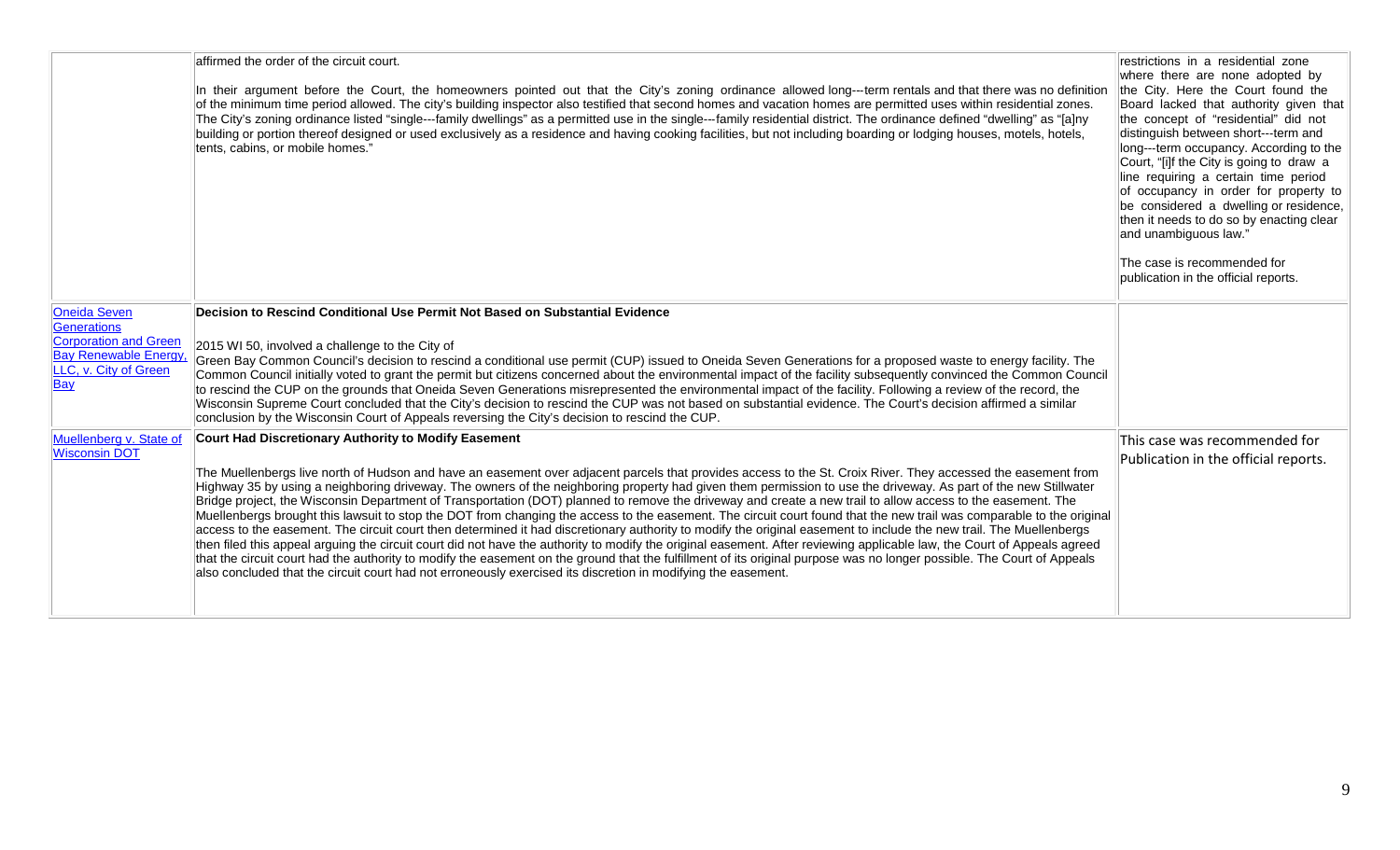| Vilas County v. Accola | Short term rentals<br>The Court of Appeals provided an interesting(?) example of what it means by "clear and unambiguous law" in the case Vilas County v. Accola. The Accola's<br>purchased a single family detached home on a lake in the Town of Presque Isle. Shortly after they purchased the property, the Accolas began advertising it for rent on<br>the internet for stays as short as two nights. The Town has                                                                                                                                                                                                                                                                                                                                                                                                                                                                   | The case is not recommended for<br>publication in the official reports. |
|------------------------|-------------------------------------------------------------------------------------------------------------------------------------------------------------------------------------------------------------------------------------------------------------------------------------------------------------------------------------------------------------------------------------------------------------------------------------------------------------------------------------------------------------------------------------------------------------------------------------------------------------------------------------------------------------------------------------------------------------------------------------------------------------------------------------------------------------------------------------------------------------------------------------------|-------------------------------------------------------------------------|
|                        | adopted County Zoning and the home is on a parcel zoned R-1 under the Vilas County Zoning Ordinance. The County later notified the Accolas that single-family<br>residences in the R-1 district could not be rented for periods of less than one month. The County argued that rental of single-family residences for a period of less<br>than a month could only occur in the R-L district and began an enforcement action to prevent the rental of the property.                                                                                                                                                                                                                                                                                                                                                                                                                        |                                                                         |
|                        | The Accolas argued that the County's ordinance did not unambiguously prohibit rental of single-family detached units in the R-1 district for periods of less than one<br>month. Citing the Heef case, the Wisconsin Court of Appeals agreed that if the Court only looked at the R-1 district, the ordinance did not unambiguously prohibit the<br>short-term rental of single-family dwelling units. The Court, however, said that the R-1 district must be read in context with the RL district. The Court notes that<br>although the RL district does not distinguish between short-term and long-term rentals, the Court agreed with the County's interpretation that the phrase "rental of<br>residential dwelling unit" must be read in context with the definition of transient lodging in the purpose statement of the RL district which contains a one month time<br>limitation. |                                                                         |
|                        | In holding that the Zoning Ordinance "unambiguously prohibits short-term rentals of single-family detached units in the R-1 district" of the County's general zoning<br>ordinance, the Court notes that all permitted uses in the R-1 district are also permitted uses in the RL district. The Court then concludes that when the ordinance<br>"states that rental of residential dwelling units is permitted in the RL district, it actually means that rental of single-family detached dwelling units is permitted in the RL<br>district." Considering the language of the R-1 district with the RL district "leads to the inescapable conclusion that the rental of single-family detached dwelling units<br>for periods of less than one month is not a permitted use in the R-1 district."                                                                                          |                                                                         |
|                        |                                                                                                                                                                                                                                                                                                                                                                                                                                                                                                                                                                                                                                                                                                                                                                                                                                                                                           |                                                                         |
|                        |                                                                                                                                                                                                                                                                                                                                                                                                                                                                                                                                                                                                                                                                                                                                                                                                                                                                                           |                                                                         |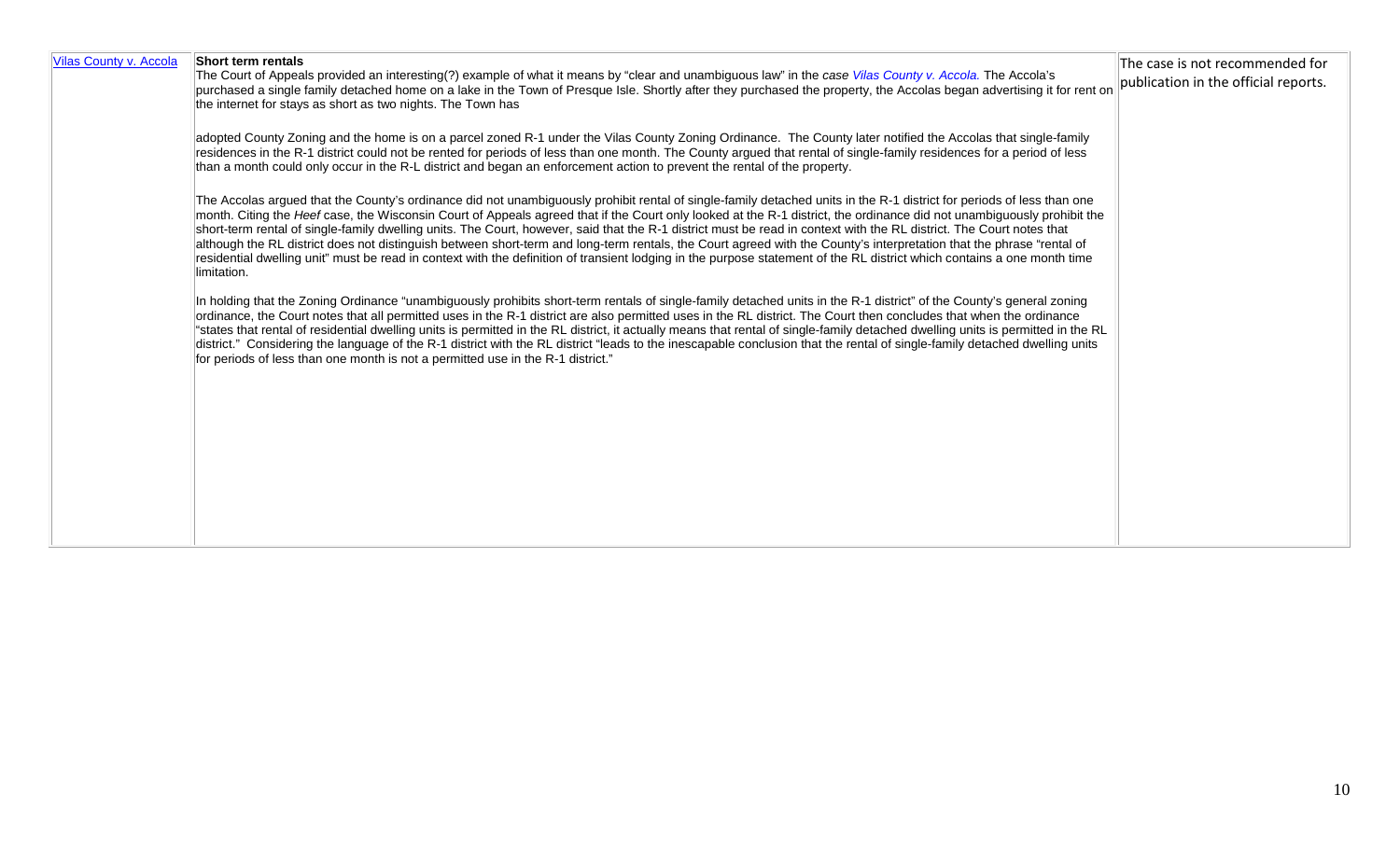| <b>Wisconsin Realtors</b> | Housing Impact Report Not Required For State Wind Energy Rules                                                                                       |  |
|---------------------------|------------------------------------------------------------------------------------------------------------------------------------------------------|--|
| Assoc. v. Public          |                                                                                                                                                      |  |
| <b>Service Commission</b> | In Wisconsin Realtors Assoc. v. Public Service Commission of Wisconsin, 2015 WI 63, the Wisconsin Supreme Court held that housing impact report      |  |
| of Wisconsin              | was not required as a matter of law when the Public Service Commission (PSC) developed the wind facility siting rules in 2012.                       |  |
|                           |                                                                                                                                                      |  |
|                           | The Wisconsin Administrative Procedures Act requires that if any rule proposed by a state agency (including the PSC) "directly or substantially      |  |
|                           | affects the development, construction, cost, or availability of housing in this state," then the Department of Commerce [now the Department of       |  |
|                           | Administration] shall prepare a "housing impact report" before that rule is submitted to the Legislative Council staff. Wis. Stat. § 227.115(2).     |  |
|                           | The Wisconsin Realtors Association initiated this lawsuit arguing that the wind energy rules, Wis. Admin. Code ch. PSC 128, titled "Wind Energy      |  |
|                           | Systems," were invalid because the PSC failed to prepare a housing impact report during the promulgation of the rules.                               |  |
|                           | In a decision written by Justice Abrahamson, the Wisconsin Supreme Court concluded that the texts of the governing statutes and the wind energy      |  |
|                           | rules did not demonstrate as a matter of law that the rules directly or substantially affect the development, construction, cost, or availability of |  |
|                           | housing in Wisconsin. Chief Justice Roggensack and Justice Ziegler dissented in the case.                                                            |  |
|                           |                                                                                                                                                      |  |
|                           |                                                                                                                                                      |  |
|                           |                                                                                                                                                      |  |
|                           |                                                                                                                                                      |  |
|                           |                                                                                                                                                      |  |
|                           |                                                                                                                                                      |  |
|                           |                                                                                                                                                      |  |
|                           |                                                                                                                                                      |  |
|                           |                                                                                                                                                      |  |
|                           |                                                                                                                                                      |  |
|                           |                                                                                                                                                      |  |
|                           |                                                                                                                                                      |  |
|                           |                                                                                                                                                      |  |
|                           |                                                                                                                                                      |  |
|                           |                                                                                                                                                      |  |
|                           |                                                                                                                                                      |  |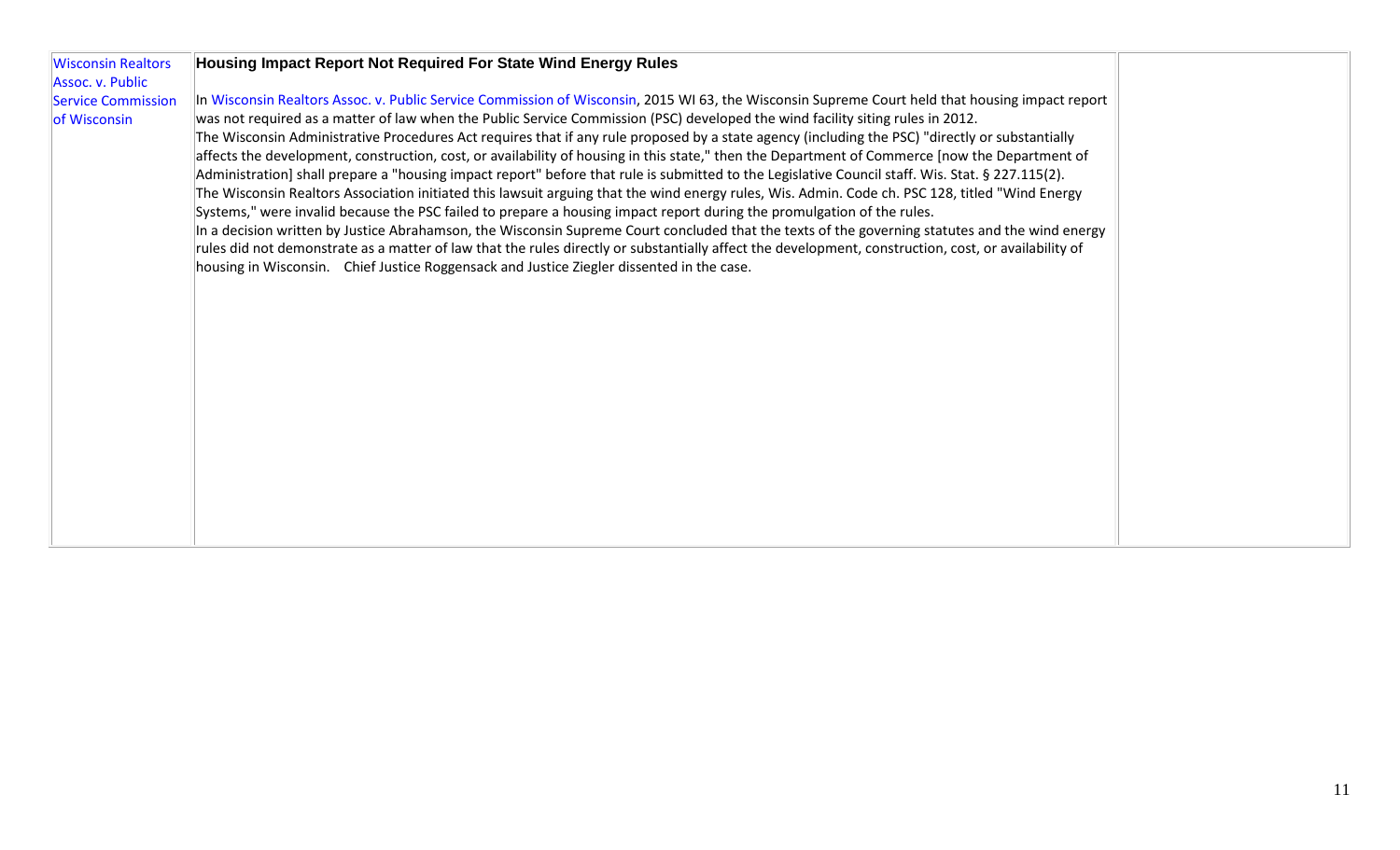| The Journal Times v.<br><b>City of Racine Board</b> | Attorney Fees Not Allowed in Public Records Case                                                                                                                                                                                                                                                                                                                                                                                                                                                                                                           |  |
|-----------------------------------------------------|------------------------------------------------------------------------------------------------------------------------------------------------------------------------------------------------------------------------------------------------------------------------------------------------------------------------------------------------------------------------------------------------------------------------------------------------------------------------------------------------------------------------------------------------------------|--|
| of Police and Fire                                  | The Journal Times v. City of Racine Board of Police and Fire Commissioners, 2015 WI 56, involved an action by the Journal Times to recover                                                                                                                                                                                                                                                                                                                                                                                                                 |  |
| <b>Commissioners</b>                                | reasonable attorney fees related to the newspaper's efforts to collect information related to a meeting held in closed session by the Commission.<br>The Commission initially denied the records requests but later provided the requested information. At the time of the request and at the time that<br>the information was provided, no record existed that could have been responsive to the request. The Wisconsin Supreme Court concluded the<br>newspaper had not prevailed in "substantial part" and was therefore not entitled to attorney fees. |  |
|                                                     |                                                                                                                                                                                                                                                                                                                                                                                                                                                                                                                                                            |  |
|                                                     |                                                                                                                                                                                                                                                                                                                                                                                                                                                                                                                                                            |  |
|                                                     |                                                                                                                                                                                                                                                                                                                                                                                                                                                                                                                                                            |  |
|                                                     |                                                                                                                                                                                                                                                                                                                                                                                                                                                                                                                                                            |  |
|                                                     |                                                                                                                                                                                                                                                                                                                                                                                                                                                                                                                                                            |  |
|                                                     |                                                                                                                                                                                                                                                                                                                                                                                                                                                                                                                                                            |  |
|                                                     |                                                                                                                                                                                                                                                                                                                                                                                                                                                                                                                                                            |  |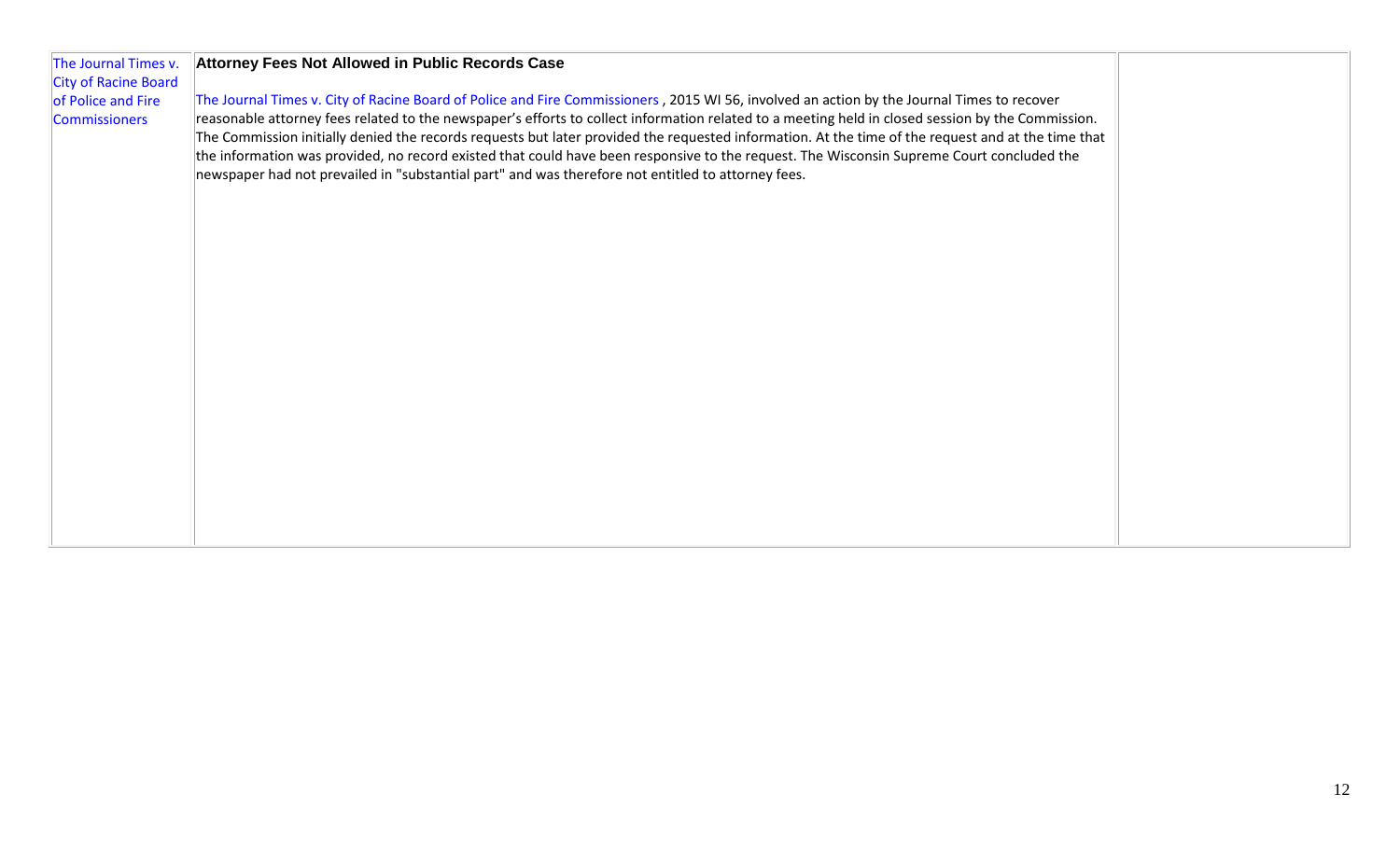| The Voice of                                         | Notes Are Not "Records" Under State's Public Records Law                                                                                                                                                                                                                                                |  |
|------------------------------------------------------|---------------------------------------------------------------------------------------------------------------------------------------------------------------------------------------------------------------------------------------------------------------------------------------------------------|--|
| <b>Wisconsin Rapids, LLC</b>                         |                                                                                                                                                                                                                                                                                                         |  |
| v. Wisconsin Rapids<br><b>Public School District</b> | The Voice of Wisconsin Rapids, LLC v. Wisconsin Rapids Public School District, involved a request by the newspaper for access to records involving<br>the school district's investigation into allegations of impropriety surrounding a school athletic program. As part of the investigation, district |  |
|                                                      | employees conducted interviews of people related to the program. The newspaper sought disclosure of the notes but the district refused to release<br>the notes. The newspaper then sued the district. The Wisconsin Court of Appeals held that the district did not need to produce the documents       |  |
|                                                      | because they fell within the exemption under the public records law for notes prepared for the originator's personal use.                                                                                                                                                                               |  |
|                                                      |                                                                                                                                                                                                                                                                                                         |  |
|                                                      | The case is recommended for publication in the official reports.                                                                                                                                                                                                                                        |  |
|                                                      |                                                                                                                                                                                                                                                                                                         |  |
|                                                      |                                                                                                                                                                                                                                                                                                         |  |
|                                                      |                                                                                                                                                                                                                                                                                                         |  |
|                                                      |                                                                                                                                                                                                                                                                                                         |  |
|                                                      |                                                                                                                                                                                                                                                                                                         |  |
|                                                      |                                                                                                                                                                                                                                                                                                         |  |
|                                                      |                                                                                                                                                                                                                                                                                                         |  |
|                                                      |                                                                                                                                                                                                                                                                                                         |  |
|                                                      |                                                                                                                                                                                                                                                                                                         |  |
|                                                      |                                                                                                                                                                                                                                                                                                         |  |